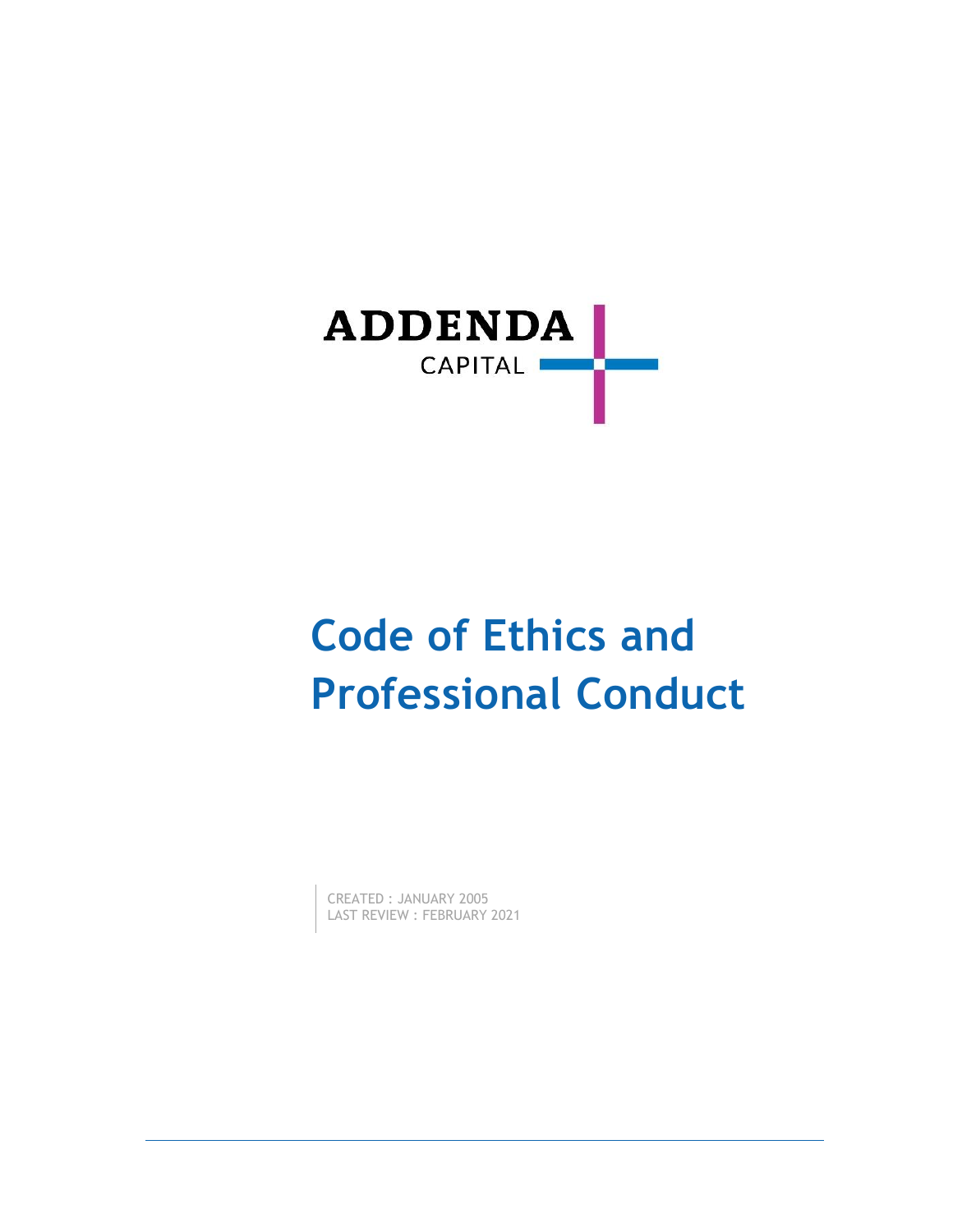## **Table of Content**

| 1. |     |                                                                |                |
|----|-----|----------------------------------------------------------------|----------------|
|    | 1.1 |                                                                |                |
|    | 1.2 |                                                                |                |
|    | 1.3 |                                                                | $\overline{4}$ |
|    | 1.4 |                                                                |                |
|    | 1.5 |                                                                |                |
|    | 1.6 |                                                                |                |
|    | 1.7 |                                                                |                |
|    | 1.8 |                                                                |                |
| 2. |     |                                                                |                |
|    | 2.1 |                                                                |                |
|    | 2.2 | Independence and Objectivity_________________________________7 |                |
|    | 2.3 |                                                                |                |
|    | 2.4 |                                                                |                |
| 3. |     |                                                                |                |
|    | 3.1 |                                                                | 9              |
|    | 3.2 |                                                                | 9              |
| 4. |     |                                                                |                |
|    | 4.1 |                                                                |                |
|    | 4.2 |                                                                | 10             |
|    |     | 4.3 Best Execution Duty _                                      | 10             |
|    | 4.4 |                                                                | 10             |
|    | 4.5 |                                                                | 10             |
|    | 4.6 |                                                                | 10             |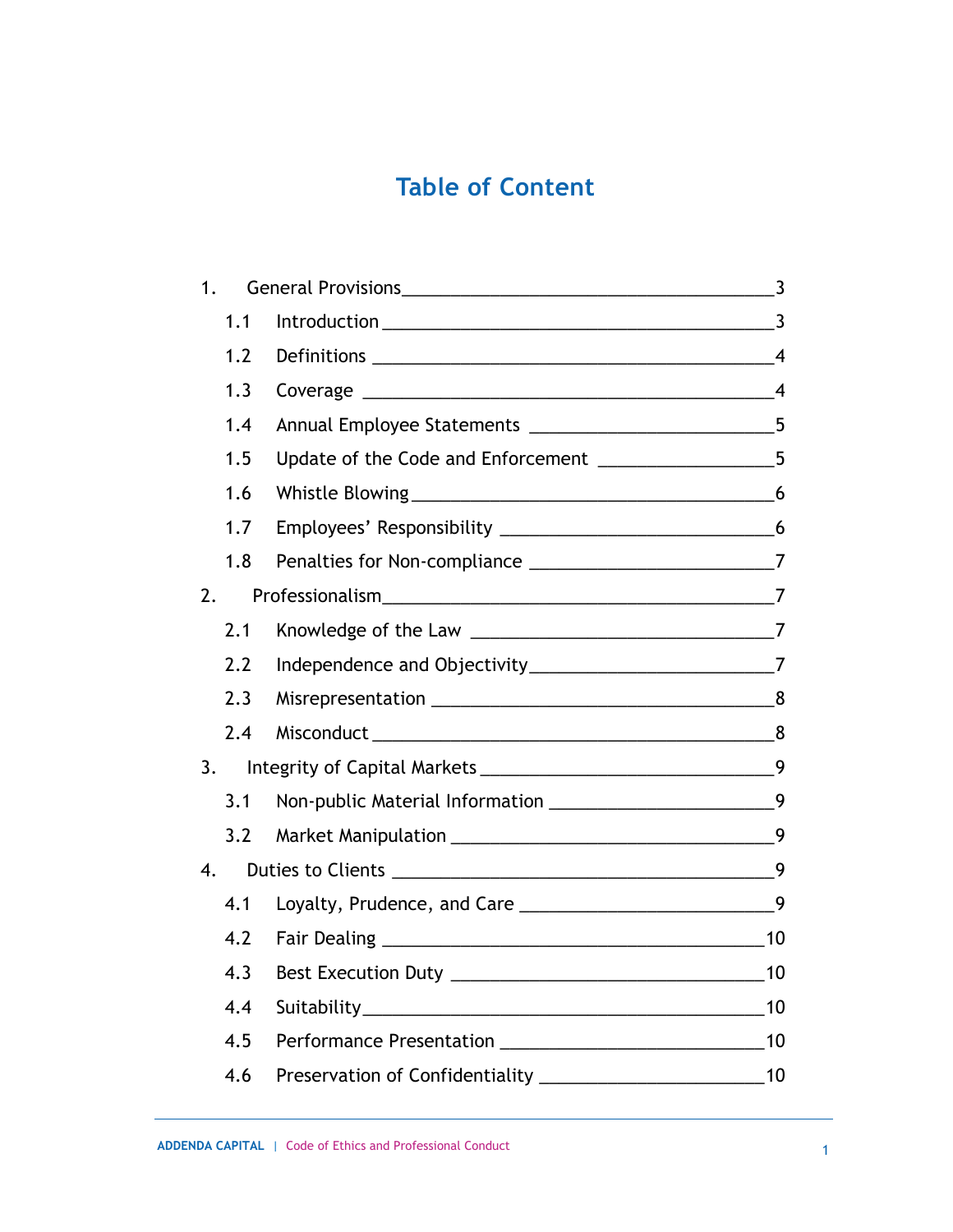|     | 4.7 |                                                             |    |
|-----|-----|-------------------------------------------------------------|----|
| 5.  |     |                                                             |    |
|     | 5.1 |                                                             |    |
|     | 5.2 |                                                             |    |
|     | 5.3 |                                                             |    |
|     | 5.4 |                                                             |    |
| 6.  |     |                                                             |    |
|     | 6.1 |                                                             |    |
|     | 6.2 | Communication with Clients and Prospective Clients_____14   |    |
|     | 6.3 |                                                             |    |
| 7.  |     |                                                             |    |
|     | 7.1 |                                                             | 14 |
|     | 7.2 |                                                             |    |
|     | 7.3 |                                                             |    |
| 8.  |     |                                                             |    |
|     | 8.1 | General 15                                                  |    |
|     | 8.2 |                                                             |    |
|     | 8.3 |                                                             |    |
|     | 8.4 |                                                             |    |
|     | 8.5 |                                                             |    |
|     |     |                                                             |    |
|     | 8.7 | Client Purchases of Securities Already Held by Managers _19 |    |
|     | 8.8 |                                                             | 19 |
|     | 8.9 |                                                             | 19 |
| 9.  |     |                                                             | 20 |
| 10. |     |                                                             | 21 |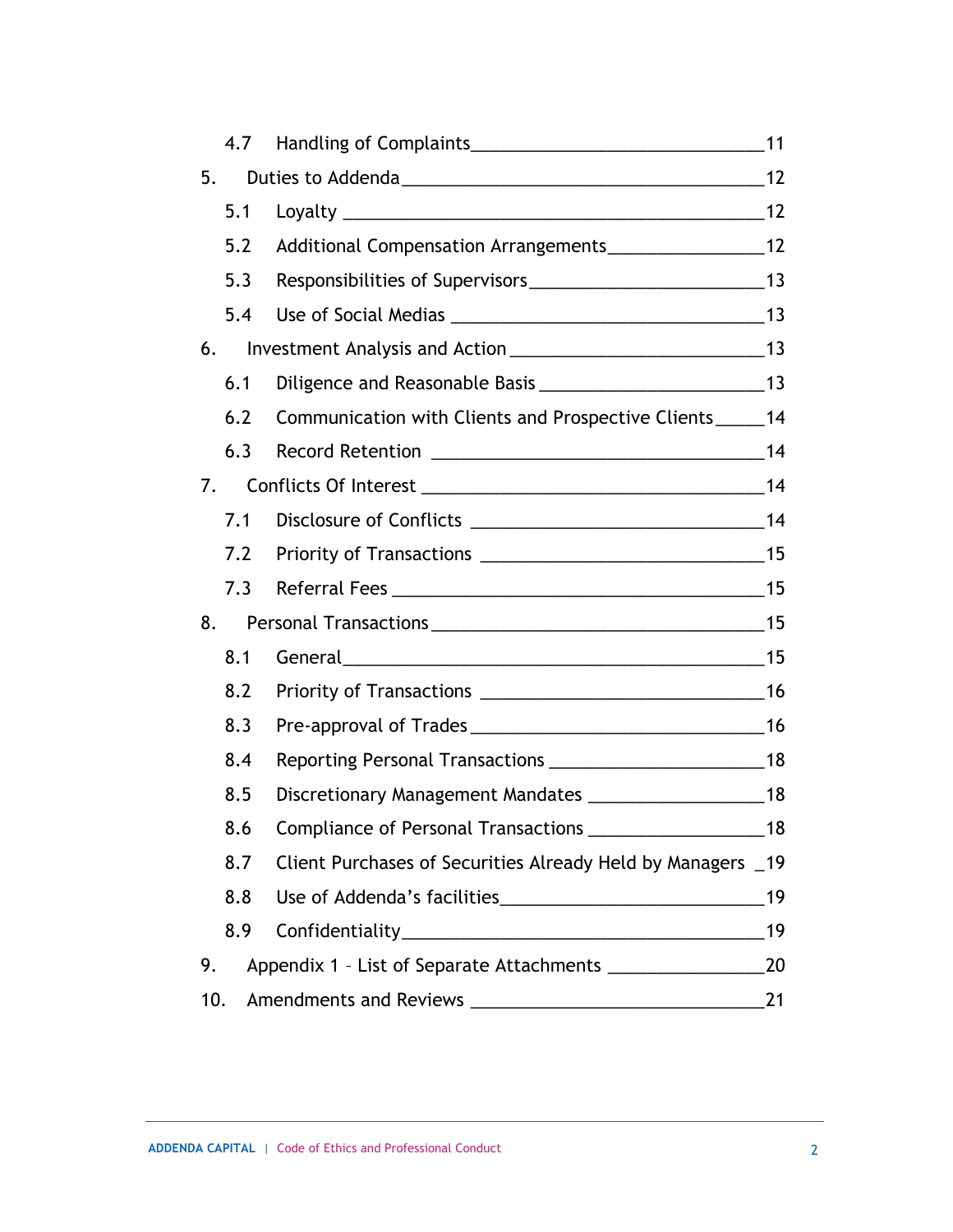## <span id="page-3-0"></span>**1. General Provisions**

#### <span id="page-3-1"></span>**1.1 Introduction**

Given its role as an investment manager, Addenda views the trust and the respect of its clients at the root of its added value. Addenda is wholeheartedly dedicated to the values expressed in the Code of Ethics and Professional Conduct (the "Code"). Performance, commitment, creativity, integrity, transparency and ethics are all values that are crucial to the success of our mission. Our ethical behavior is not only the cornerstone of our success, but also key to recruiting and keeping our employees, standardizing our operations and creating a better workplace overall.

Employees must maintain professional relationships based on honesty and respect for fellow colleagues, as well as for the organization as a whole. These principles ensure that the employment environment is both sustainable and equitable. Our Code promotes respect for others, co-operation and professionalism.

All employees and Directors are required to comply with the rules and principles that apply to them under the Code and to confirm their compliance on an annual basis. Addenda takes a proactive approach concerning recommendations of self-regulatory organizations, such as the CFA Institute and various regulatory authorities.

Several Addenda employees hold a CFA designation or are registered in the CFA program, which calls for them to comply with the CFA Institute's Code of Ethics and Standards of Professional Conduct, and the Asset Manager Code of Professional Conduct. Both codes are considered part of the present Code which Addenda fully supports.

The Code is submitted annually to the Board.

For the purposes of the Code, the masculine form includes the feminine and is used without prejudice strictly for purposes of readability.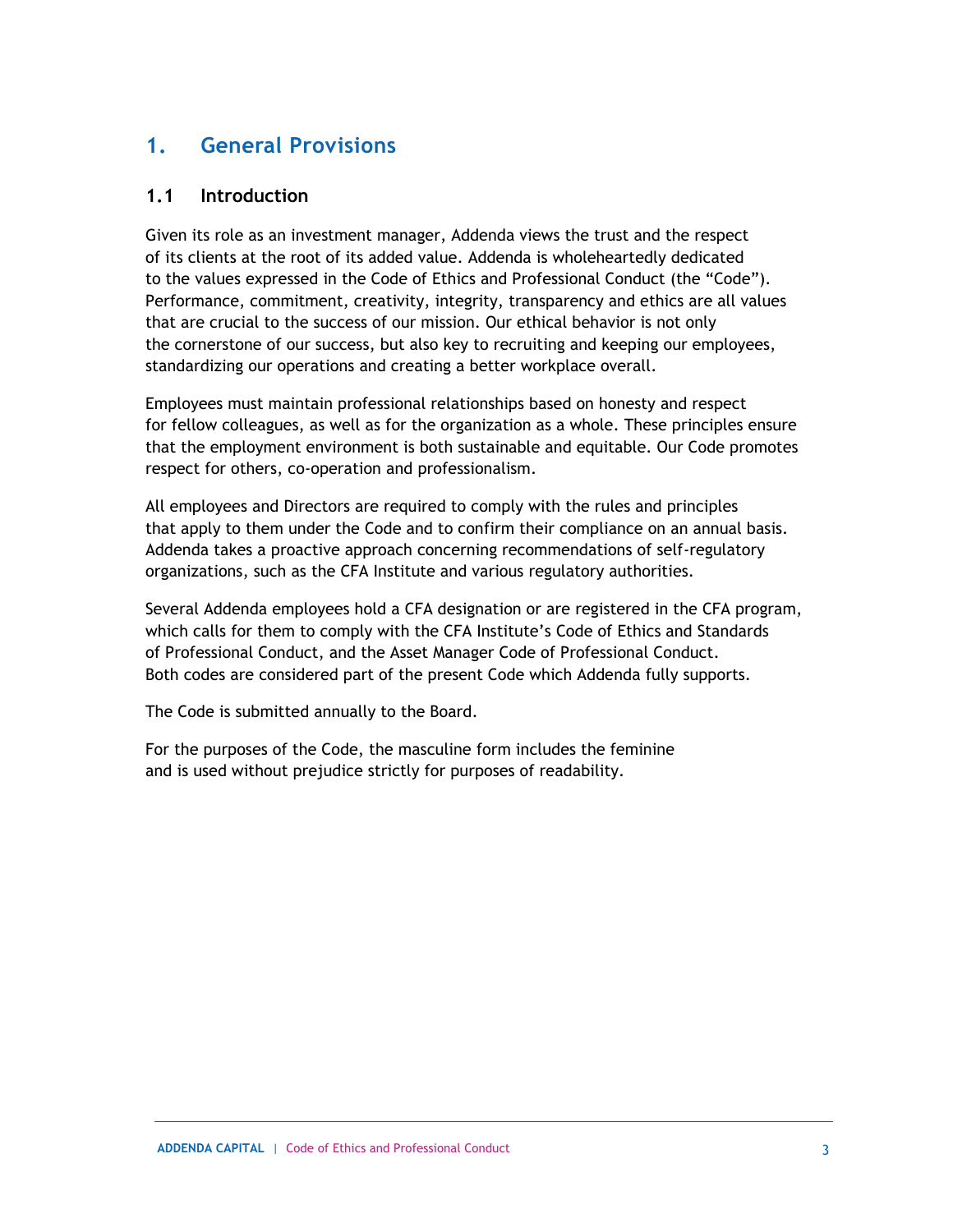#### <span id="page-4-0"></span>**1.2 Definitions**

In the Code, the expressions listed below have the following meanings, unless the context otherwise requires:

"Addenda": Addenda Capital Inc. and its entire staff;

"Director": a member of Addenda's Board of Directors;

"Code": Addenda's Code of Ethics and Professional Conduct;

"Conflict of interest": any actual, apparent, potential or possible situation in which an officer or an employee may be likely to favor a person (including himself and any related persons) over another, because such officer or employee shares, directly or indirectly, an interest with this person. Any situation that is likely to affect a person's loyalty, integrity or judgment is also covered by this definition;

"Board": Addenda's Board of Directors;

"Officer": all senior vice-presidents, vice-presidents, executive vice-president, or any other employee appointed as an officer by the Board;

"Employee": any person who is a member of Addenda's staff, including any officer, whether on a full-time or part-time, permanent or temporary basis;

"Related person": any person related to an employee of Addenda, as defined above, being either an immediate family member or any person living in the same residence as the employee;

"Personal Account Compliance Officer" (PAC Officer): the Chief Compliance Officer, or any other employee designed by the Chief Compliance Officer.

#### <span id="page-4-1"></span>**1.3 Coverage**

The Code applies to all employees. Its coverage extends over the entire period during which an employee holds a position with Addenda and beyond. The Code is part of the employee's professional obligations. The employee agrees to read the Code and to abide by its provisions, as well as by any special instruction or guideline that may be provided with respect to the application of the Code, and to take appropriate action to avoid any situation likely to lead to a conflict of interest.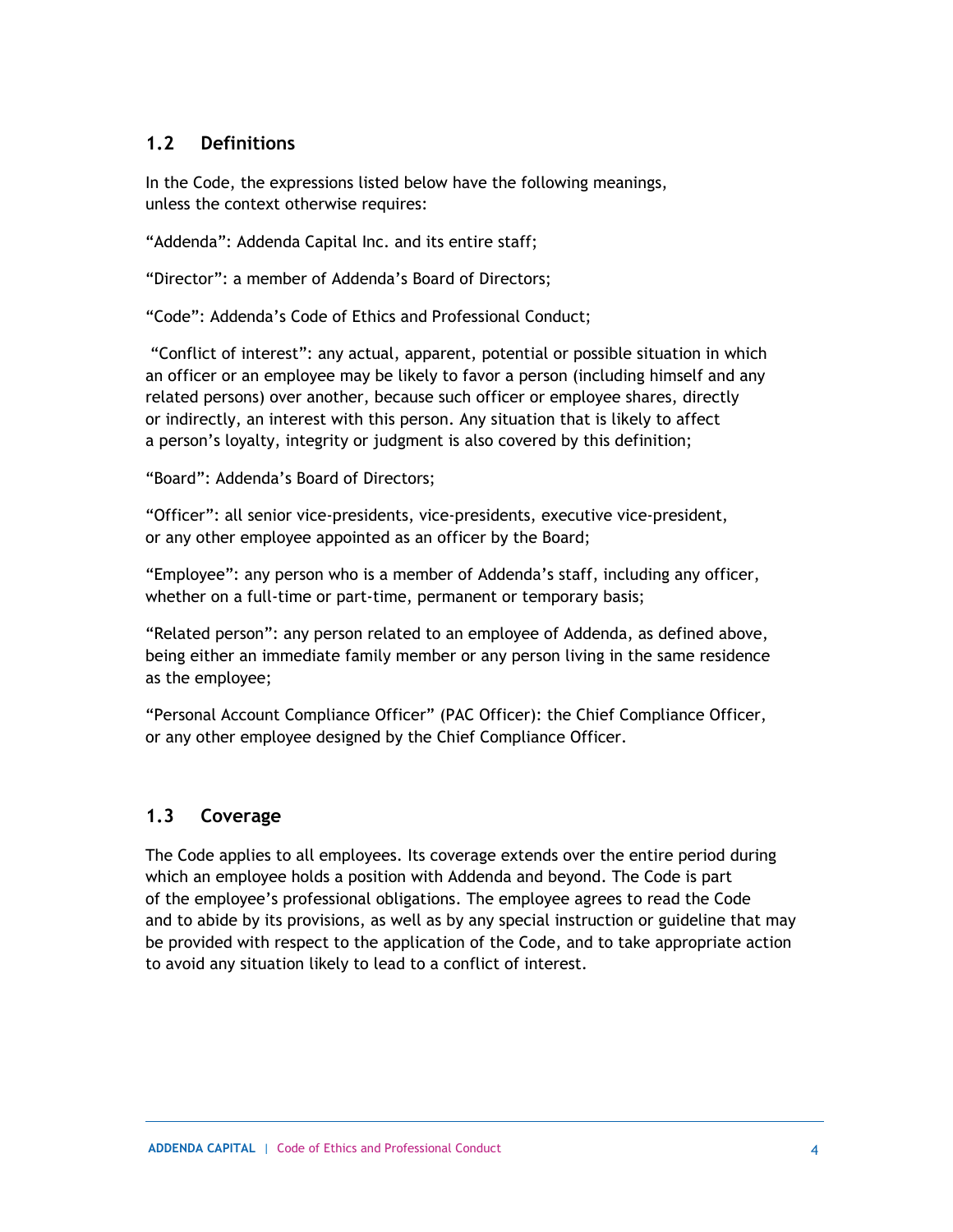Employees' obligation to comply with the Code remains in effect even after they ceased to hold their position or have been discharged of their duties with Addenda. Former employees are therefore required to continue to comply with and enforce the confidentiality requirements of information brought to their attention in the course of their employment with Addenda. In addition, they must continue to show consideration for Addenda's integrity and refrain from using any confidential information to their advantage, to the advantage of a third party, or to the detriment of Addenda or a third party.

Should there be any doubt as to the scope or application of a provision, it is the employees' responsibility to consult with a member of the Compliance Team. It is also their responsibility to be on the lookout for situations that are contrary to the principles set out in the Code and to advise a member of the Compliance Team of any situation likely to lead to a violation.

#### <span id="page-5-0"></span>**1.4 Annual Employee Statements**

All employees must confirm their compliance with the Code on a yearly basis.

At the time of hiring and at least once per year thereafter, during the annual certification, employees are required to fill out and sign an annual statement relating to their compliance with the Code, including an acknowledgement of their receipt of the Code (Schedule A). Employees shall be provided with any amendments to the Code and shall provide a written acknowledgement regarding receipt of any such amendments (Schedule A-2).

#### <span id="page-5-1"></span>**1.5 Update of the Code and Enforcement**

The Chief Compliance Officer is responsible for updating and applying the Code. The Chief Compliance Officer is responsible for acknowledging and analyzing any and all situations that are brought to his attention, and for remaining vigilant in ensuring compliance with the Code.

Addenda's management encourages employees to voice their concerns to the Chief Compliance Officer about behavior that may be unethical and to consult him if they find themselves in an ethical dilemma with respect to a decision-making process. In the event of litigation or non-compliance with the Code, each case will be submitted to the Chief Compliance Officer who will focus all his attention on the matter, in the strictest confidentiality.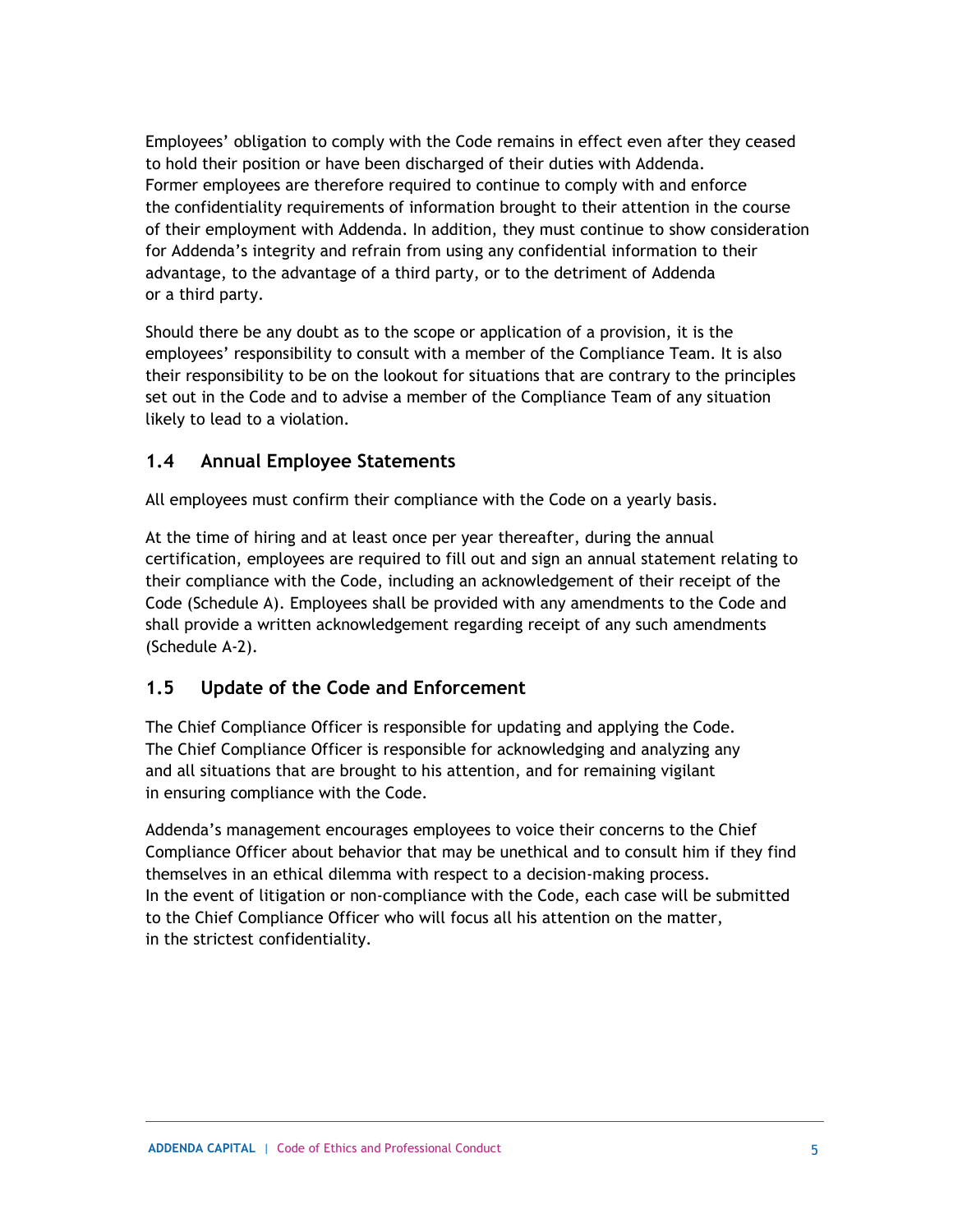#### <span id="page-6-0"></span>**1.6 Whistle Blowing**

Employees are encouraged to report any wrong doing and are required to report any violations of law or ethical standards to a company official. Such behavior may include, but is not limited to:

- failure to comply with legal obligation,
- endangering health or safety or the environment,
- criminal activity,
- miscarriage of justice,
- improper conduct or unethical behavior,
- failure to comply with policies,
- attempts to conceal any of the above.

An employee may contact his/her supervisor or Human Resources with his/her complaint or concern depending on the seriousness and sensitivity of the issues involved and who is suspected of malpractice. Alternatively, an employee may submit a complaint or concern in writing and send it in a sealed envelope to the attention of either the Chief Compliance Officer or any member of the board of directors, in care of the Corporate Secretary.

Employees are encouraged to provide their name to facilitate the investigations, but anonymous reports will also be accepted. Addenda will make every effort to protect the employees' identity in case of complaints of wrongdoing. Employees may raise concerns without fear of reprisal, providing they are acting in good faith and believe they have reasonable grounds for raising concerns. All information provided will be treated in a confidential and discreet manner. Concerns will be investigated, on a case-by-case basis.

#### <span id="page-6-1"></span>**1.7 Employees' Responsibility**

The Reference Handbook establishes a set of rules and internal policies that all employees of Addenda are expected to follow. Employees should be aware of the requirements laid out in their Reference Handbook and should take personal responsibility to ensure that these requirements are followed in activities in which they are involved. Employees are subject to the rules of the Reference Handbook, applicable internal policies in regards of their functions, Addenda's Code of Ethics, and the CFA Institute's Asset Manager Code of Professional Conduct, if applicable. An employee should make every reasonable effort to remain up-to-date with these rules and applicable internal policies, to understand them and to ensure that the firm remains in compliance with these rules. Any indication of the rules and procedures not being followed should be reported to the Chief Compliance Officer.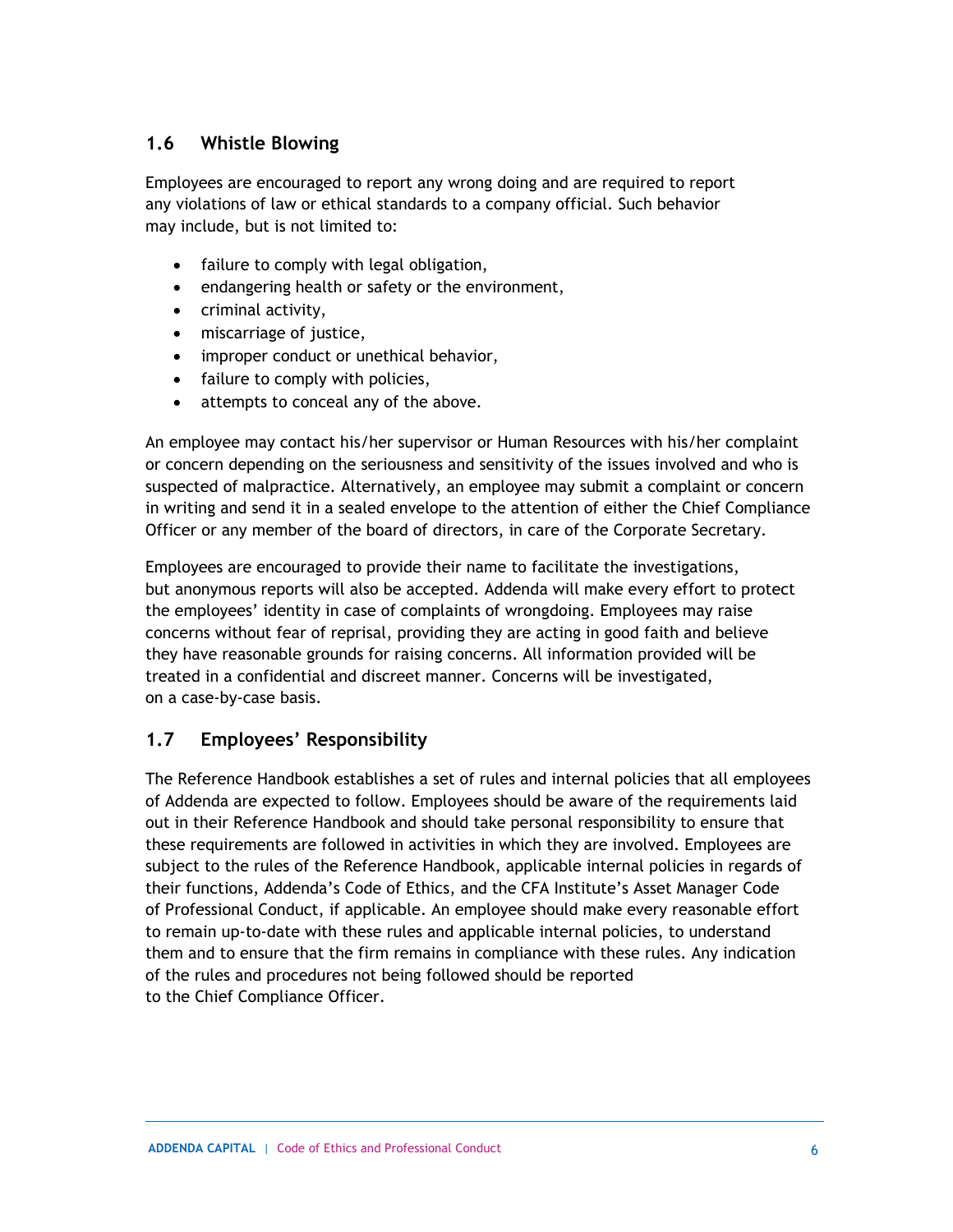#### <span id="page-7-0"></span>**1.8 Penalties for Non-compliance**

Employees who are in violation of the provisions of the Code will be subject to appropriate disciplinary action, depending on the seriousness of each situation.

Disciplinary actions shall include, without limitation:

- a verbal warning,
- a written warning kept in the employee's file,
- temporary suspension,
- discharge,
- report to the appropriate authority, if necessary.

The Chief Compliance Officer or the Board will impose the appropriate sanction, which will then be applied by the officer responsible for the sanctioned employee, after the President and Chief Executive Officer has been advised.

#### <span id="page-7-1"></span>**2. Professionalism**

#### <span id="page-7-2"></span>**2.1 Knowledge of the Law**

Employees are required to understand and comply with laws, rules and regulations of any government, regulatory authority or professional association that oversees their professional activities, as well as with any rule or principle that is applicable under the Code. They are also required to comply with Addenda's internal policies. Addenda's procedures contain information about the various regulatory controls that apply to the activities of its employees.

The Code is an addition to the laws and regulations to which Addenda is subject to, and is in no way intended to replace them. In this regard, in the event of an inconsistency between the Code and any act or regulation to which Addenda is subject to, the more restrictive provision shall prevail.

Employees must refrain from taking part, in any way whatsoever, in operations that are illegal or likely to be perceived as such, or from knowingly contributing thereto.

#### <span id="page-7-3"></span>**2.2 Independence and Objectivity**

Employees must use reasonable care and judgment to achieve and maintain independence and objectivity in their professional activities.

Employees may not directly or indirectly suggest, solicit or accept for themselves, any related person, any natural person or entity doing business with or likely to do business with Addenda, a favor, an undue advantage, a gift or other form of compensation unless it is of low value.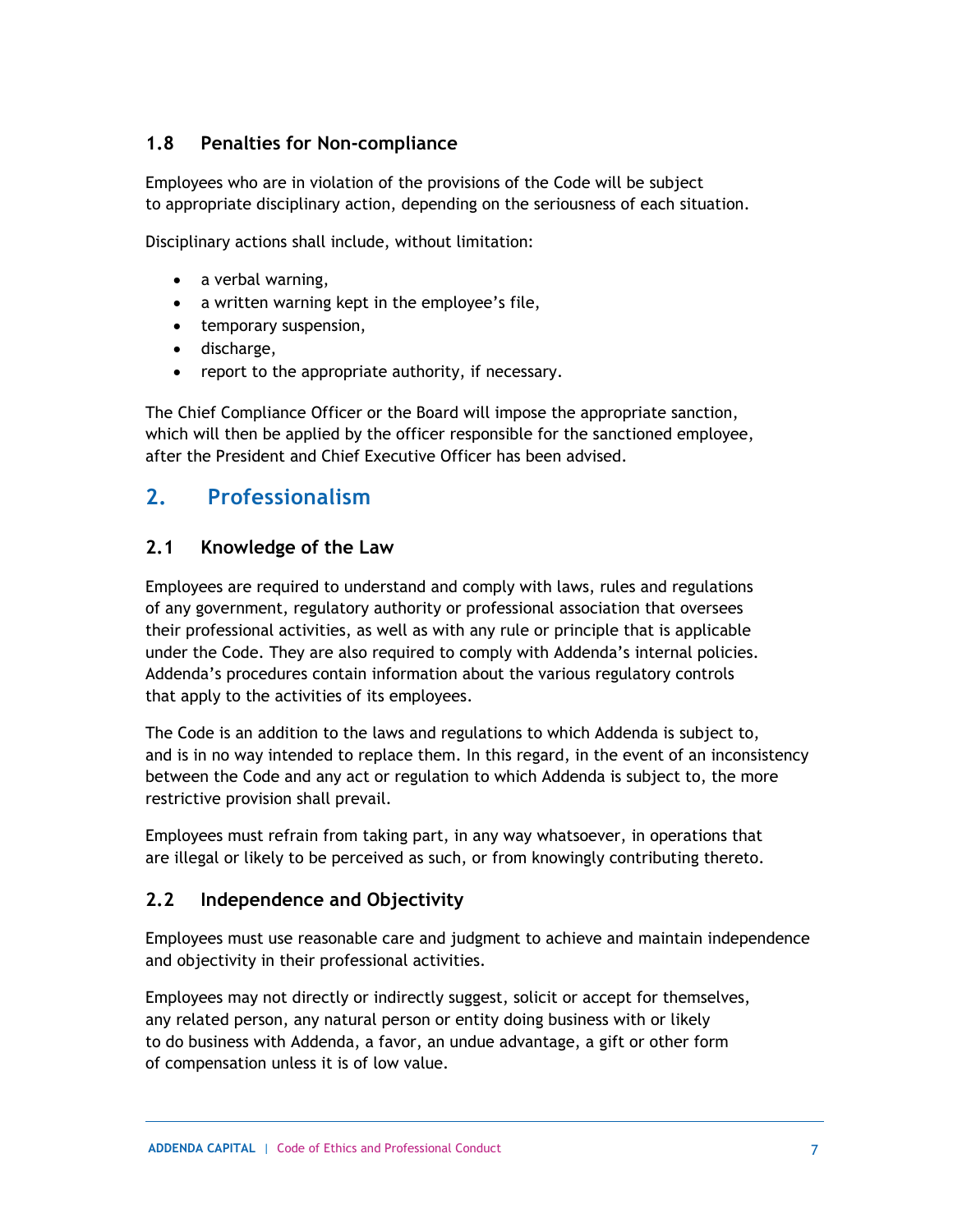The following gifts, entertainment activities, benefits and compensation may be considered to be of low value:

- a business meal costing no more than an amount that Addenda would normally assume,
- tickets to local cultural or sporting events,
- local rounds of golf or tournaments,
- invitations to local charitable activities or social events,
- gifts, promotional items or services with a maximum value of CA \$250.

Employees must report all gifts received to their immediate supervisor. The Chief Compliance Officer reserves the right to return gifts of any kind or to redistribute them among Addenda's employees.

All gifts in the form of cash or equivalents or securities must be refused, regardless of their value.

When in doubt, an employee must seek the advice of the Chief Compliance Officer.

#### <span id="page-8-0"></span>**2.3 Misrepresentation**

Employees must not knowingly make any misrepresentations relating to investments, analysis, recommendations, actions or other professional activities.

With the exception of the spokesmen authorized in the Reference Handbook, no employee may discuss, comment on or speak about any topics relating to Addenda or its strategic directions with media representatives. In this regard, any request for interviews, comments, or anything of this nature, from a media representative must be referred to one of the spokesmen named in the Reference Handbook.

#### <span id="page-8-1"></span>**2.4 Misconduct**

Employees must not engage in any professional misconduct involving dishonesty, fraud or deceit, or commit any act that reflects adversely on their professional reputation, integrity, or competence. Any breach of duty will be deemed a violation of the provisions of the Code and will be subject to the appropriate disciplinary action.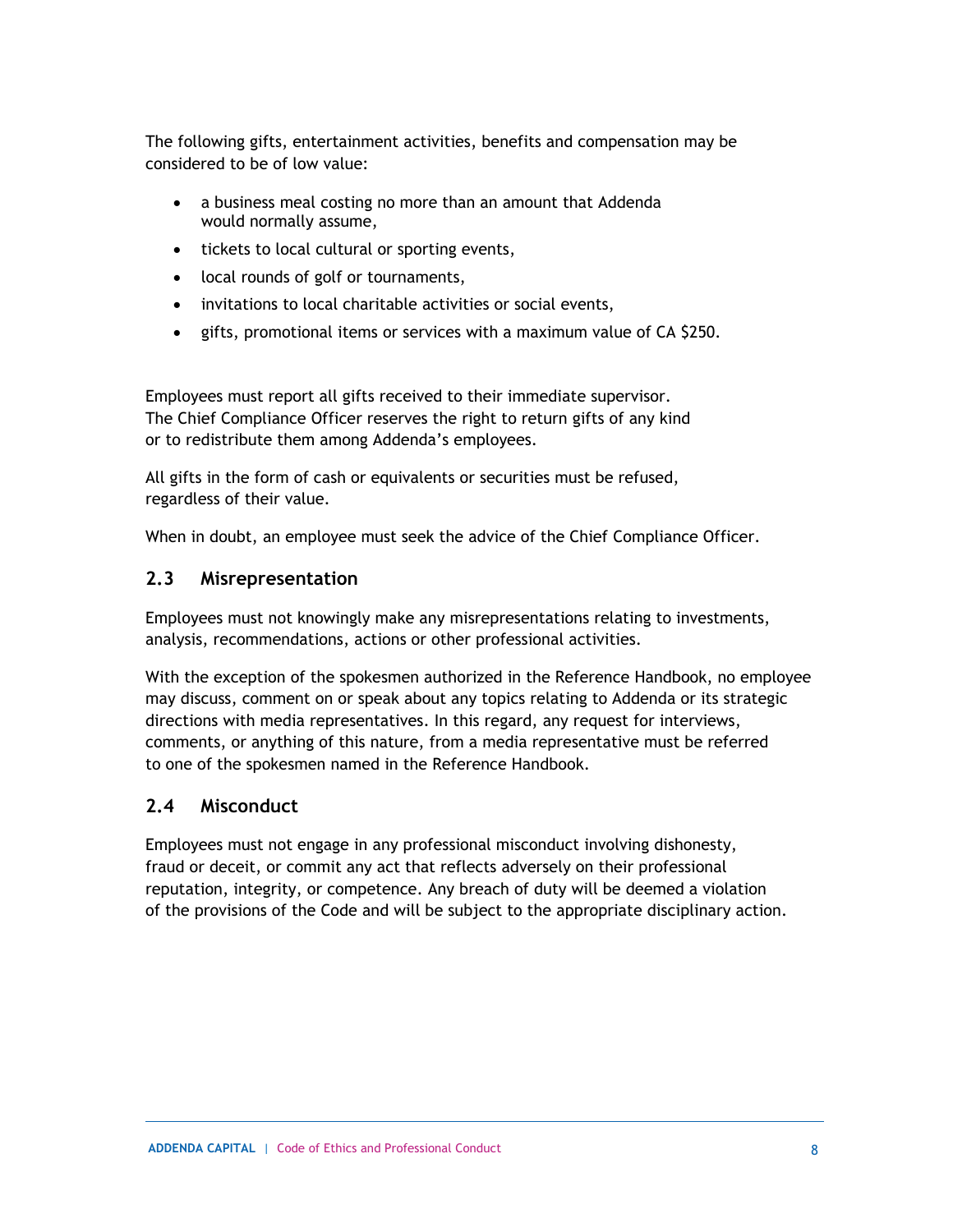## <span id="page-9-0"></span>**3. Integrity of Capital Markets**

#### <span id="page-9-1"></span>**3.1 Non-public Material Information**

An employee who possesses non-public material information that could affect the value of an investment must not act or cause others to act on the information.

More specifically, portfolio managers or analysts with a task to follow financial markets who obtain privileged market information from corporate issuers must ensure that this information has become public before carrying out any transaction for clients, for themselves or for related persons.

In addition, any such information obtained by an employee must be immediately relayed to the Chief Compliance Officer, who will be responsible for deciding if this information is deemed to be non-public material information and for placing the securities involved on a restricted list for the personal transactions of employees.

#### <span id="page-9-2"></span>**3.2 Market Manipulation**

Employees shall abstain from any practice that is likely to create a distortion of the price or the value of a security, or to artificially inflate trading volumes with the malicious intent of misleading the market stakeholders who base their decisions on the integrity of the available information. Market manipulation is illegal and damaging to the interests of all investors, because it disrupts the efficient functioning of the financial markets and undermines investor confidence.

## <span id="page-9-3"></span>**4. Duties to Clients**

#### <span id="page-9-4"></span>**4.1 Loyalty, Prudence, and Care**

Employees have a duty of loyalty to Addenda's clients. Employees shall exercise their responsibilities and duties as contracted with each client, in good faith and in the best interests of the client, and in connection therewith shall exercise the same degree of care, diligence and skill that a reasonably prudent professional portfolio manager would in the similar circumstances.

Employees must also update and keep current their knowledge in order to provide quality service.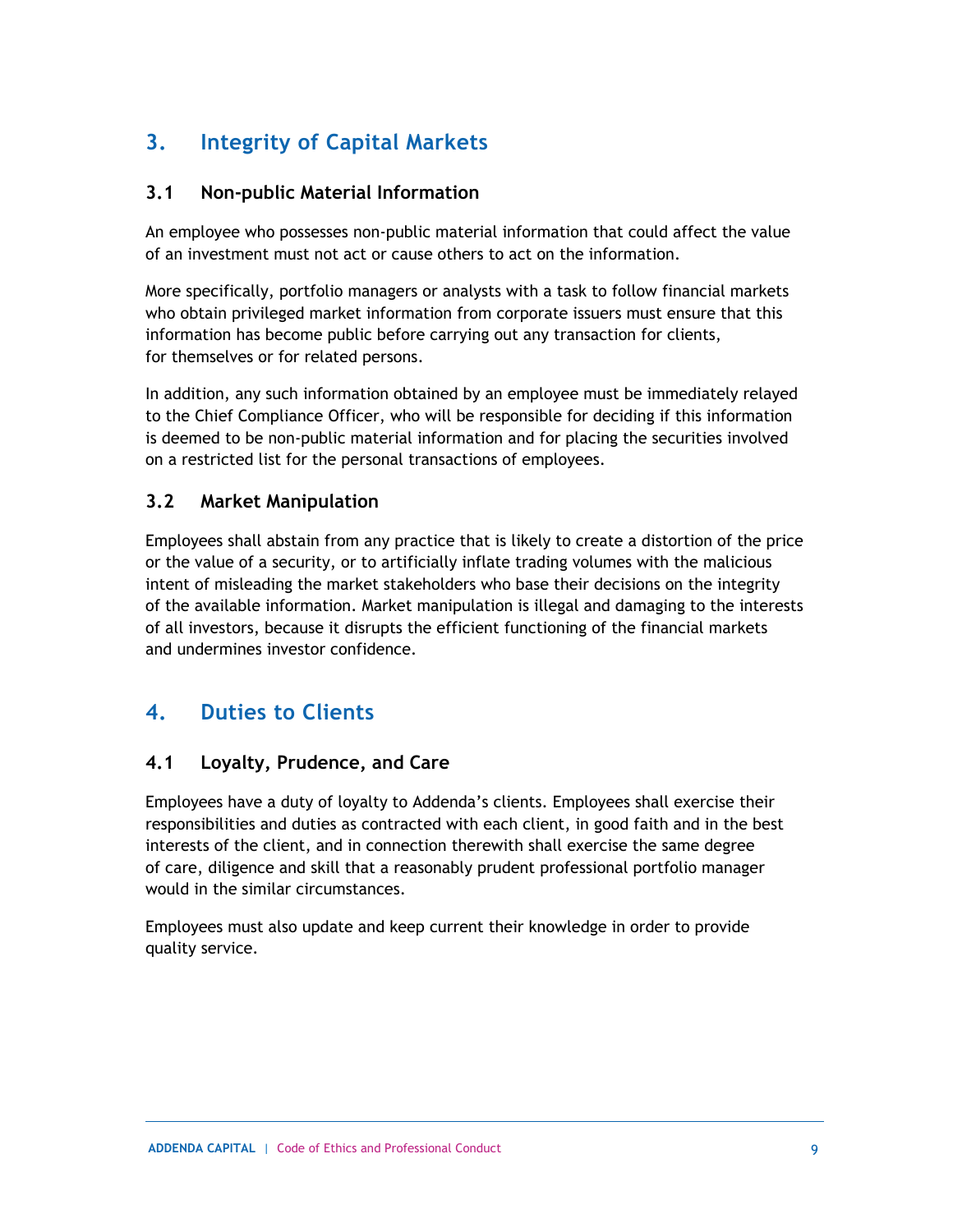#### <span id="page-10-0"></span>**4.2 Fair Dealing**

Addenda has established a policy for fairness in allocation of investment opportunities. This policy is to allocate at all times investment opportunities fairly and equally among all clients of Addenda, regardless of the size of their investment portfolios. Employees are required to comply with the principles set out in this policy for fairness and to ensure that absolutely no clients is discriminated against during the execution of investment programs. Employees must make all requisite efforts to treat clients in an equitable and impartial manner.

#### <span id="page-10-1"></span>**4.3 Best Execution Duty**

Trading of securities is carried out using public securities markets or private placements. Trading is executed within the context of these markets at the best price available to the traders at the time the trade is completed. The utmost attention is given to ensuring the best price and best execution of trades for clients. To this effect Addenda has adopted a Best Execution Policy.

#### <span id="page-10-2"></span>**4.4 Suitability**

Addenda acts as a portfolio manager for all of its clients under an investment management agreement.

All investment transactions made in client accounts are in compliance with criteria set out in each client's investment policy statement. As a result, all executed trades are consistent with the specific objectives and constraints of the clients.

#### <span id="page-10-3"></span>**4.5 Performance Presentation**

Any presentation of performance information must be made in accordance with the presentation standards of the CFA Institute (Global Investment Performance Standards — GIPS) and Addenda's policies and procedures on GIPS Standards.

Addenda provides its clients with performance reports. It ensures that all data relating to the determination of performance is exact, accurate and complete and that any results are compared to the appropriate benchmark index listed in a client's investment policy.

#### <span id="page-10-4"></span>**4.6 Preservation of Confidentiality**

Addenda is mindful of preserving at all times the accuracy, confidentiality, security and privacy of the information that it holds directly and indirectly on employees (personal information), clients, suppliers and enterprises that are its business partners.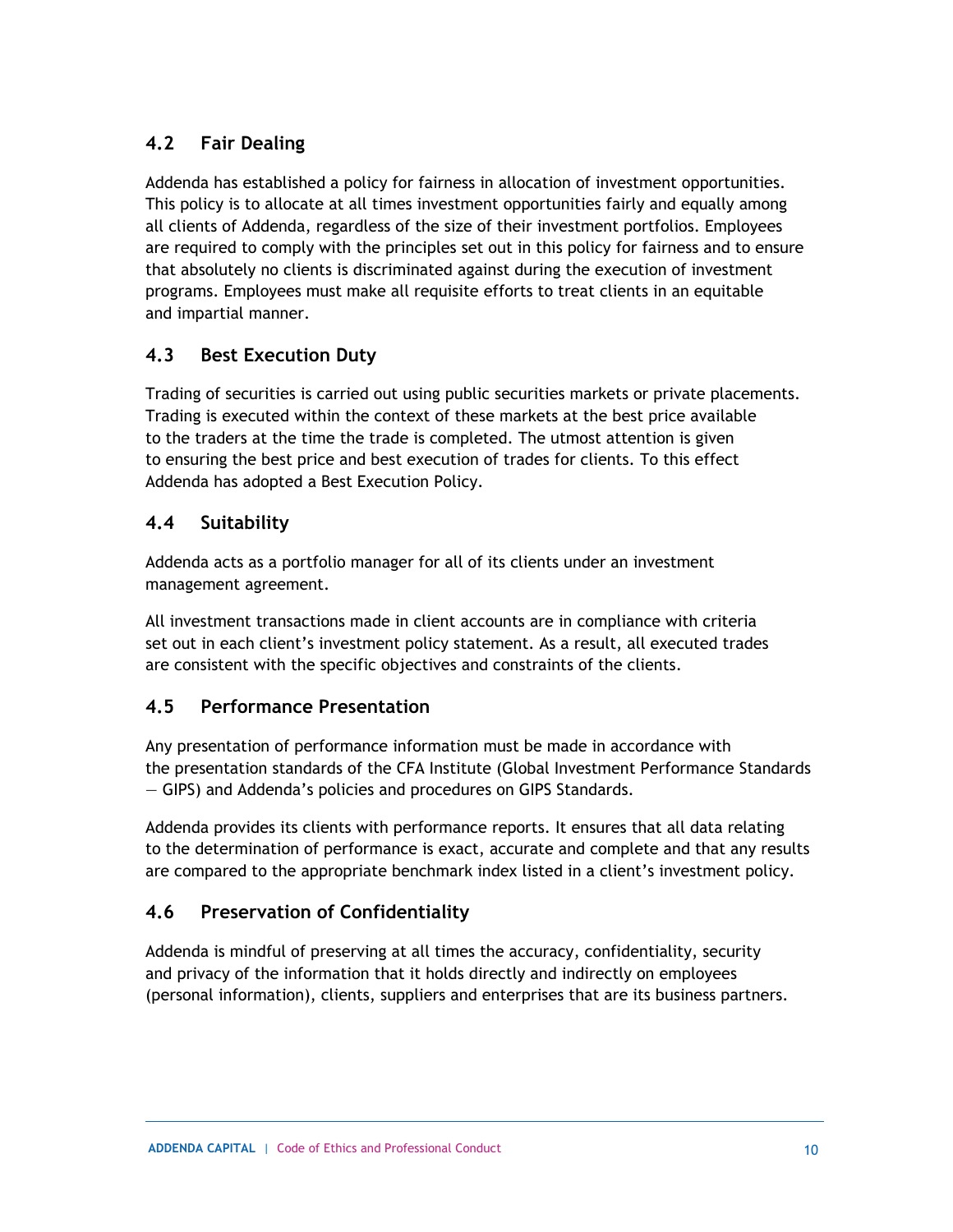In accordance with all federal and provincial laws concerning the protection of personal information, employees must abide by the confidentiality requirements of information about current, former and prospective clients to which he may have access. This information may only be disclosed to authorized persons, except in the following cases:

- the information relates to illegal activities of the client,
- disclosure of the information is required by law,
- the client authorizes disclosure of the information.

Such information may in no event be used by employees for their personal profit or for that of other persons. When dealing with consultants, clients and suppliers, an employee must use best effort to ensure that such person's respect and preserve the confidential nature of any information they are provided with.

This subsection applies to all employees in their duties within Addenda and when they are called upon to represent Addenda or act on its behalf in dealings with companies, and who therefore are likely to have access to confidential information. The obligations in this subsection regarding the protection of confidential information or restrictions on its use survive termination of the mandate and cessation of employment.

#### <span id="page-11-0"></span>**4.7 Handling of Complaints**

A complaint is a formal expression of a reproach against the Company, the identification of a real or potential harm or a request for a remedial action about a management or advising activity of the firm.

The employee who receives a call from a client wishing to file a complaint or receives a written complaint from a client, either by letter, fax or e-mail, must immediately refer to and comply with the firm's 'Complaint Policy.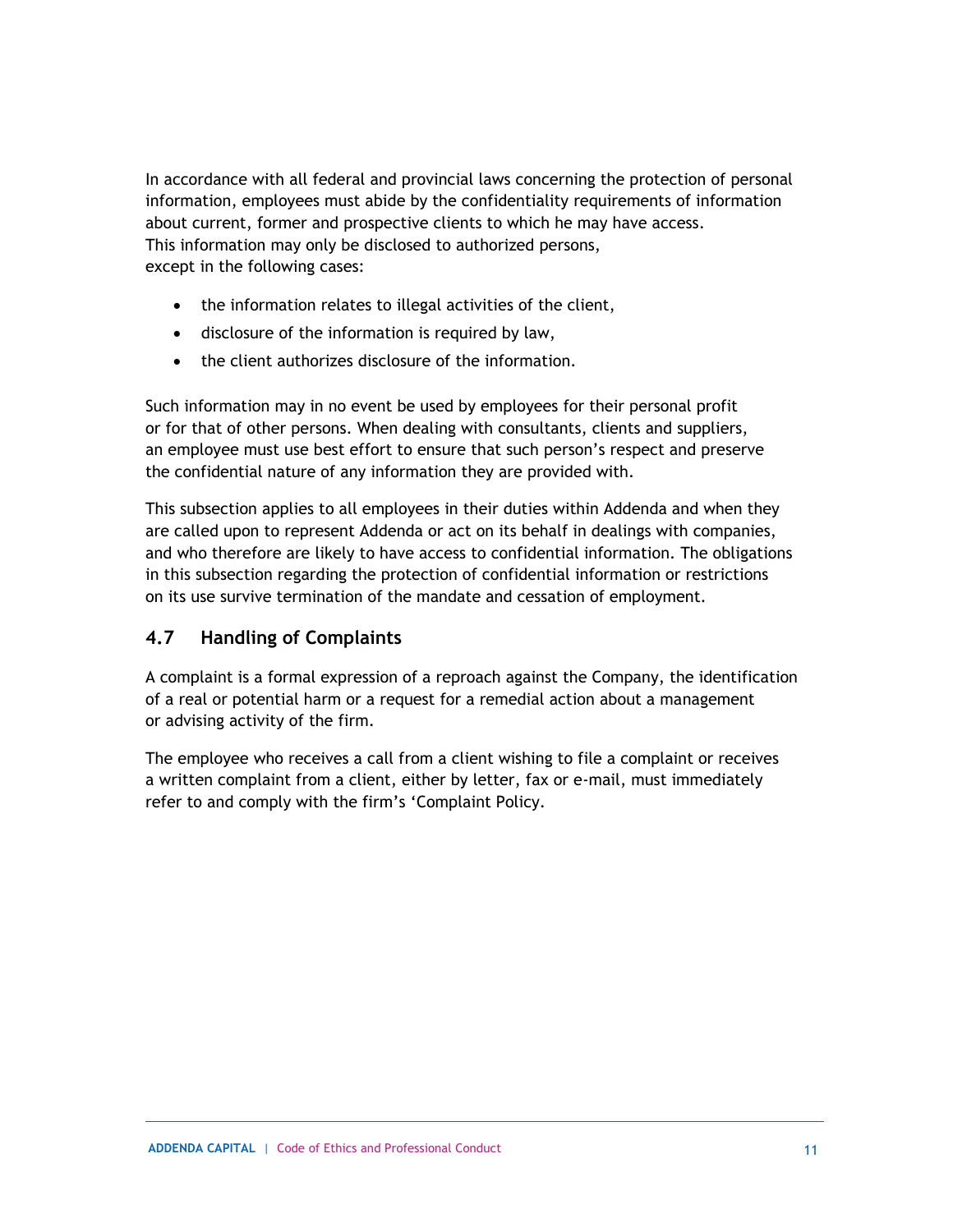## <span id="page-12-0"></span>**5. Duties to Addenda**

#### <span id="page-12-1"></span>**5.1 Loyalty**

An employee must maintain professional relationships based on honesty, respect, dignity, and co-operation with other employees and Addenda, as well as with third parties with whom he/she deals in a professional context. Employees are required to behave professionally with the goal of promoting fairness and preventing any form of harassment or discrimination.

Employees must use resources in accordance to the purpose with which they were designed and follow policies and guidelines detailing their use. Employees should not mistake Addenda's goods for their own.

It is understood that intellectual property regarding strategy, operations and the organization as a whole belongs to Addenda at all times. Any invention, including the development of software, designed by an employee as part of his/her duties, during or outside of regular business hours, belongs to Addenda, unless a prior agreement was established between Addenda and the employee. Employees are required to disclose to Addenda any and all information related to such an invention and to co-operate in the registration of a copyright or patent. In addition, an employee must sign, as required, any and all transfers of rights to Addenda.

#### <span id="page-12-2"></span>**5.2 Additional Compensation Arrangements**

Employees may not engage in external activities for pay, unless they have obtained specific approval from its supervisor or the Chief Compliance Officer and shall advise the Secretary General Counsel & Manager Corporate Affairs. It is possible, however, to be a member of one or more boards of directors and to accept directors' fees. Such activities must be reported each year when filing the Annual Statement of Compliance with the Code. Where employees take part in activities covered under this section, they must be sure to act in such a way that these activities remain of a personal nature and in no way involve Addenda.

Employees may not receive compensation or fees to act as guest speakers or members of a panel or to draft documents when such activities are directly related to their duties with Addenda, unless they have received prior authorization from the Chief Compliance Officer. Should an employee receive a gift in such a situation, he/she should refer to section 2.2 of the Code.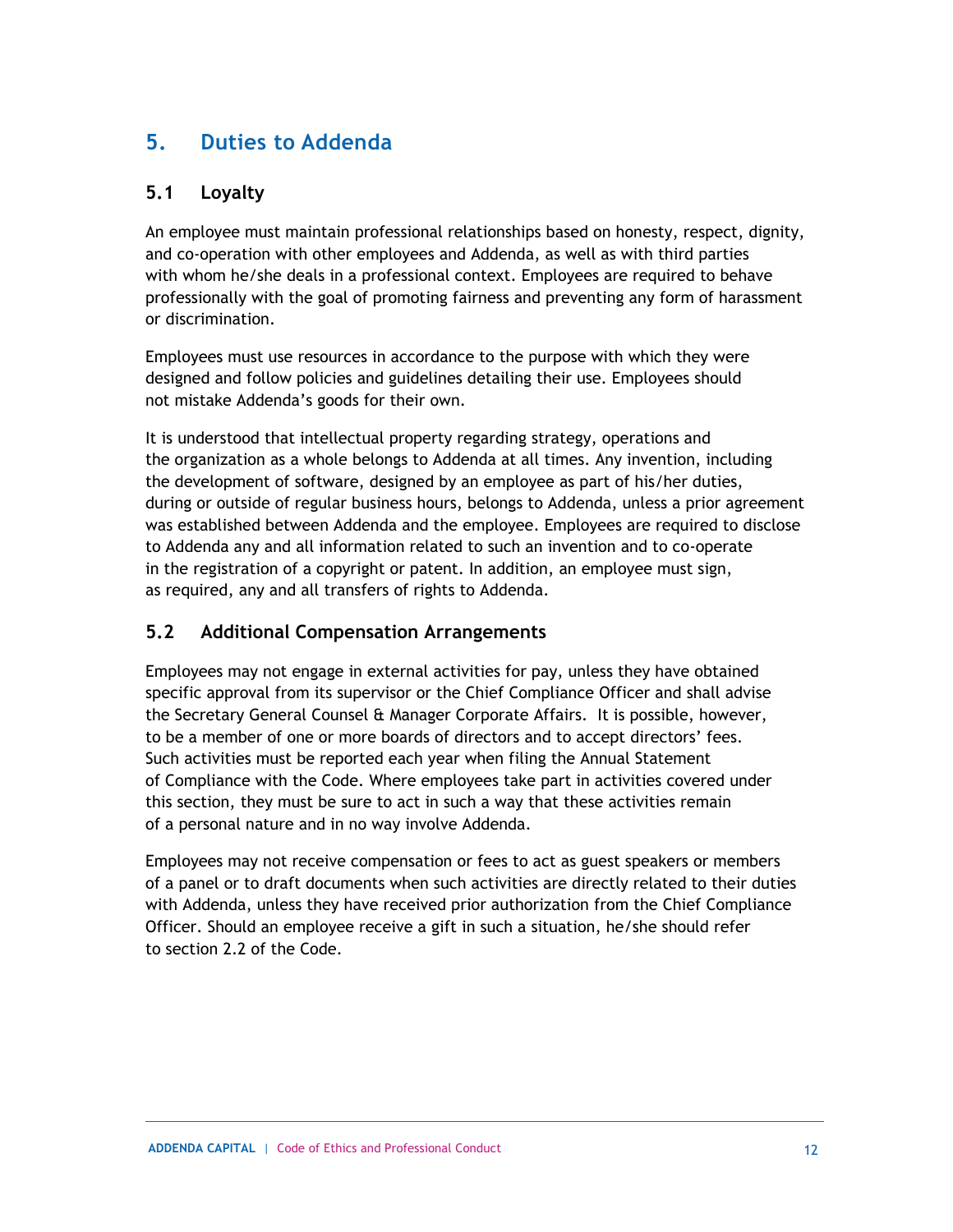#### <span id="page-13-0"></span>**5.3 Responsibilities of Supervisors**

Employees that possess authority as an immediate supervisor must make reasonable attempts to detect and prevent any violation of laws, or rules and regulations of any government, regulatory authority or professional association that oversees their professional activities, as well as any applicable rule or principle in the Code by any person subject to their authority.

#### <span id="page-13-1"></span>**5.4 Use of Social Medias**

The use of social media must comply with the obligations of loyalty to customers, Addenda and its employees and the financial services industry included in this Code.

An Employee must ensure when making use of Social Medias (Facebook, Twitter, LinkedIn, etc.) that it is done in a professional and respectful manner and that the constituent information is accurate and up-to-date profiles.

An employee must refrain from any comment aimed at denigrating or negatively affecting anyone. An employee must also abstain from any comment, without limiting its scope, with connotation, racial, sexist, religious or hateful.

At any time, an Employee may not disclose confidential information nor give opinion that could impact negatively Addenda's reputation or credibility.

An employee who is aware of such behavior must immediately notify the Chief Compliance Officer.

## <span id="page-13-2"></span>**6. Investment Analysis and Action**

#### <span id="page-13-3"></span>**6.1 Diligence and Reasonable Basis**

Employees involved in the investment decision-making process must exercise due care, independence and precision in conducting financial analysis and in carrying out investment transactions. They must also have a reasonable and adequate basis, supported by appropriate research and investigation, for any investment decision.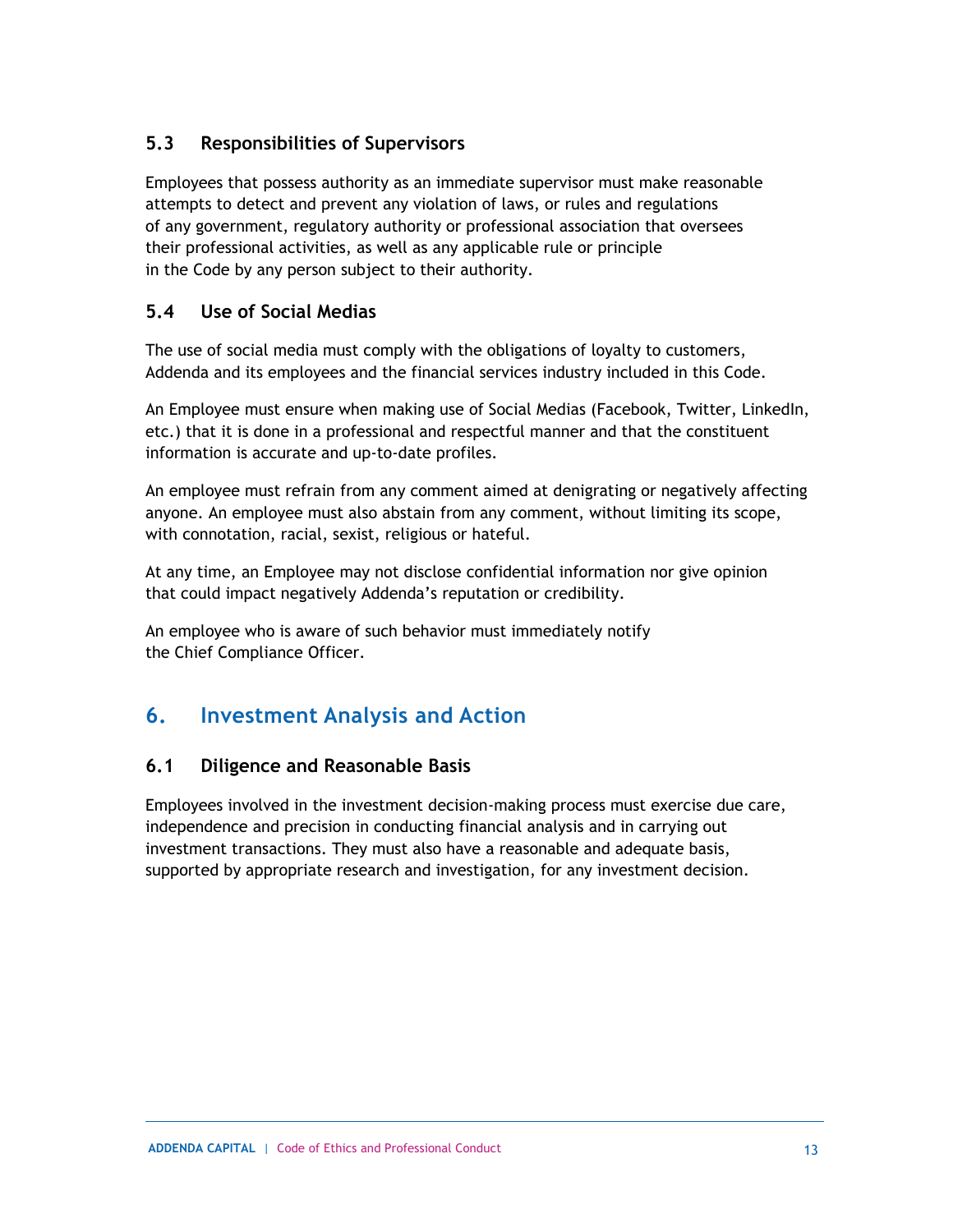#### <span id="page-14-0"></span>**6.2 Communication with Clients and Prospective Clients**

Addenda's business activity is based on professional ethics and the requirement to deal fairly, honestly and in good faith with clients and prospective clients on all levels.

In communications with clients and prospective clients, employees should communicate general principles underlying the investment processes, use reasonable judgment in making investment recommendations and clarify the line between fact and opinion in any recommendations or analytical presentations.

#### <span id="page-14-1"></span>**6.3 Record Retention**

Addenda shall maintain appropriate records to support its investment analysis, recommendations, actions, and other investment-related communications with clients and prospective clients.

## <span id="page-14-2"></span>**7. Conflicts Of Interest**

#### <span id="page-14-3"></span>**7.1 Disclosure of Conflicts**

Employees are required to take appropriate action to avoid any conflict of interest, any appearance of conflict of interest or any potential or possible situation likely to lead to an actual or apparent conflict of interest, in order to constantly maintain their impartiality in the performance of their duties or responsibilities.

Employees are required to disclose clearly, effectively, and unambiguously to their immediate supervisor or to the Chief Compliance Officer, any situation from which it is reasonably possible to infer that a conflict of interest may arise. An employee who is or appears to be in a situation of potential conflict of interest is required to withdraw from any discussion, decision or valuation related thereto.

Such disclosure must be made within fifteen (15) days of the employee's commencement of employment or at any time should the employee feel that there is or may be a conflict of interest.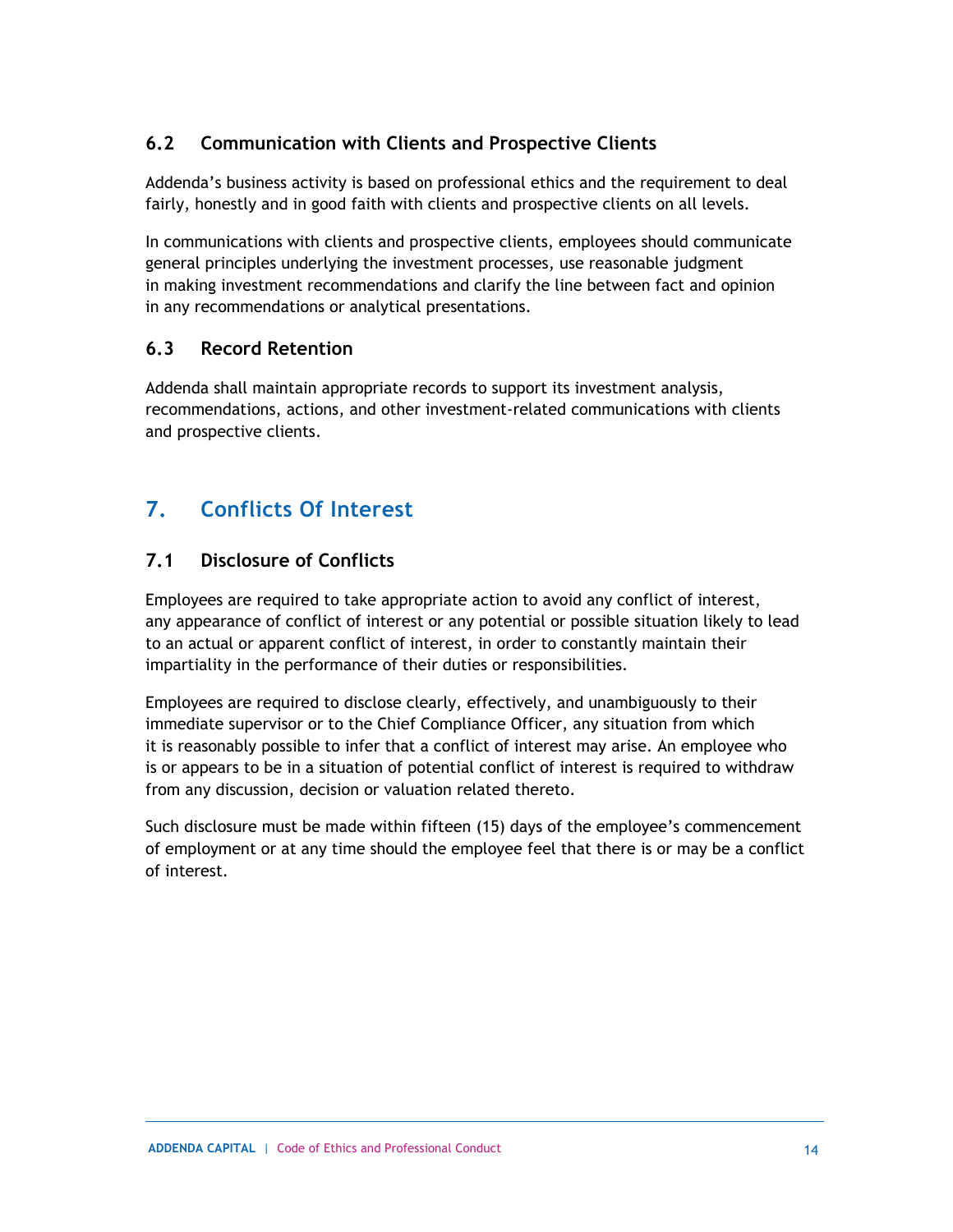#### <span id="page-15-0"></span>**7.2 Priority of Transactions**

Employees must conduct themselves in such a way that investments of Addenda's clients always have precedence in every regard over their personal investments and over those of related persons.

Personal trading in securities which are also in the client accounts may be or may appear to be in conflict with the interests of the client. In light of this potential conflict, employees may buy and sell securities only following the approval and reporting procedures described in Section 8. Personal trades may not be approved if it is deemed to be in conflict with the clients' interest or to be a prohibited behavior.

It is understood that client transactions have priority at all times over transactions in Addenda's own account and that no transaction involving Addenda's portfolio may be carried out coincident with a transaction in a client portfolio.

#### <span id="page-15-1"></span>**7.3 Referral Fees**

No employee may directly or indirectly request, solicit or accept, from any natural person or entity that is or could be doing business with Addenda, any form of commission relating to the recommendation or distribution of a security, for him/her or for a related person.

Should Addenda agree to such a commission for the recommendation or distribution of a security as part of a management mandate with a client, Addenda shall advise its clients and prospective clients of any compensation or benefit collected or paid to a third party for the recommendation or distribution of the above-mentioned security.

## <span id="page-15-2"></span>**8. Personal Transactions**

#### <span id="page-15-3"></span>**8.1 General**

The investment activities covered under this section of the Code include those on behalf of Addenda and of its employees, as well as accounts in which employees have a direct or indirect monetary interest.

Employees may not hold any interests that impair the performance of their duties and responsibilities and that may have a negative impact on the investments of Addenda's clients. Employees are required to carry out their personal transactions in the normal course of business, in accordance with market prices, commissions and fees. In their relations with brokers for the execution of personal transactions, employees must avoid placing themselves in situations that may create the appearance of conflicts of interest given their duties.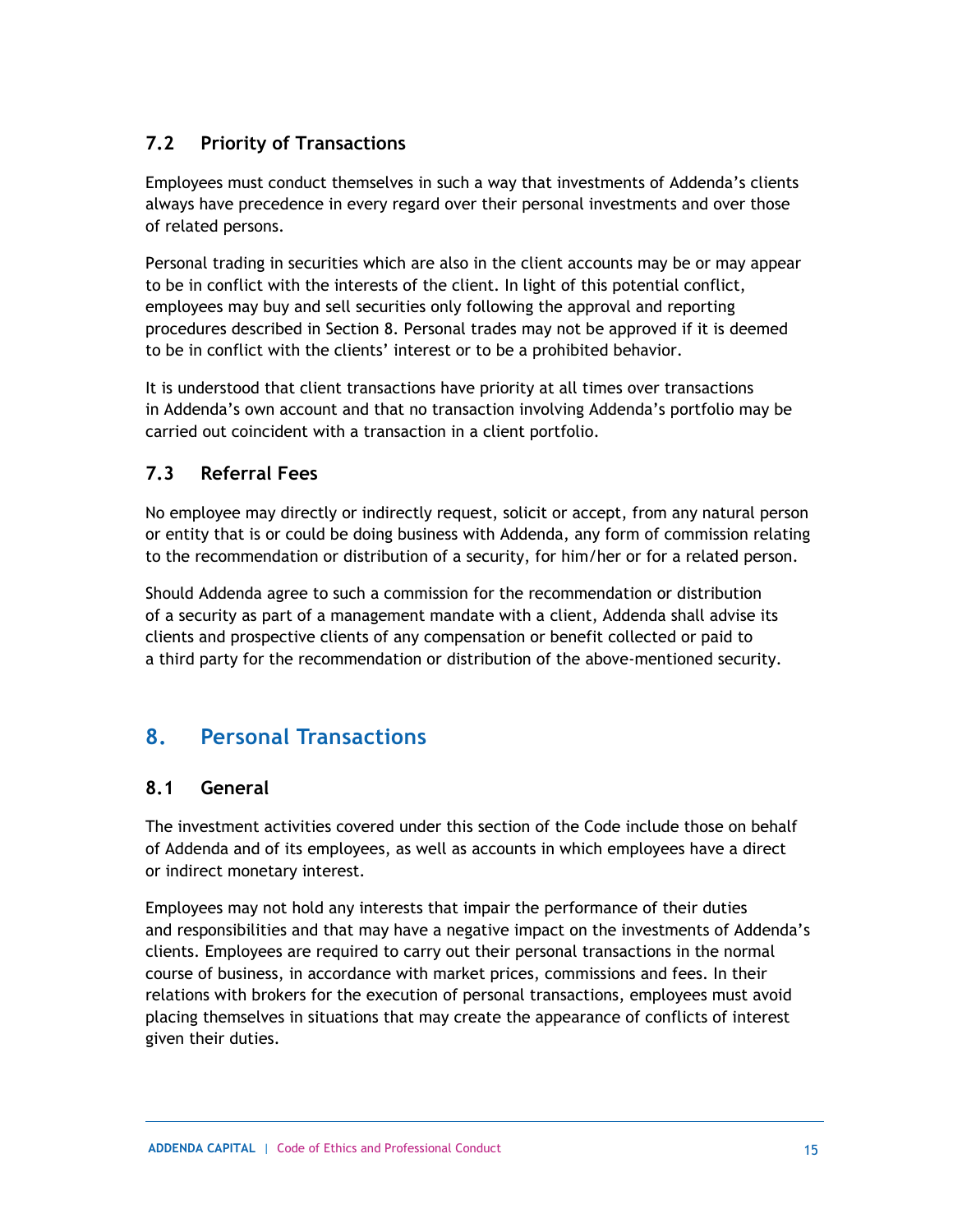#### <span id="page-16-0"></span>**8.2 Priority of Transactions**

Employees must conduct themselves in such a way that investments of Addenda's clients always have precedence in every regard over their personal investments and over those of related persons.

The following principles will apply to all employees who engage in personal investing:

- a) The employee must place the interests of clients before his/her own personal interests.
- b) The employee is required to utilize the services of retail, discount or internet brokers for his/her personal trading. To ensure no conflicts of interest occur, it is not permitted for an employee to utilize the services of any individual broker who is handling client accounts for Addenda.
- c) Prohibited behavior of an employee who engages in personal investing includes front-running (i.e. purchasing a security prior to its purchase for Addenda's clients). In addition, any trades completed for a personal account must take place after completion of same trades applicable to any clients (priority is to be given to the client) and are subject to the rules outlined herein governing such trading activity.
- d) Insider trading or the use of insider information is prohibited.

#### <span id="page-16-1"></span>**8.3 Pre-approval of Trades**

The objective of the pre-approval personal trading process is to prevent any potential conflict of interest or appearance thereof. Each and every employee covered by the Code is responsible for making appropriate verifications prior to concluding an investment transaction.

- a) All trades for personal accounts (as defined above), except for exempt securities [see 8.3 (d)], must be pre-approved in the manner shown below.
- b) Any transaction requiring authorization prior to its execution must be submitted for approval to the compliance team by email, using the form designed for this purpose (Schedule B), and acknowledging:
	- that the employee has no access to non-public, material information relating to the security;
	- that the employee has not been offered the proposed trade because of his/her position and that the proposed trade is available to any market participant on the same terms;
	- that the trade complies with the requirements of Addenda's personal investing rules; and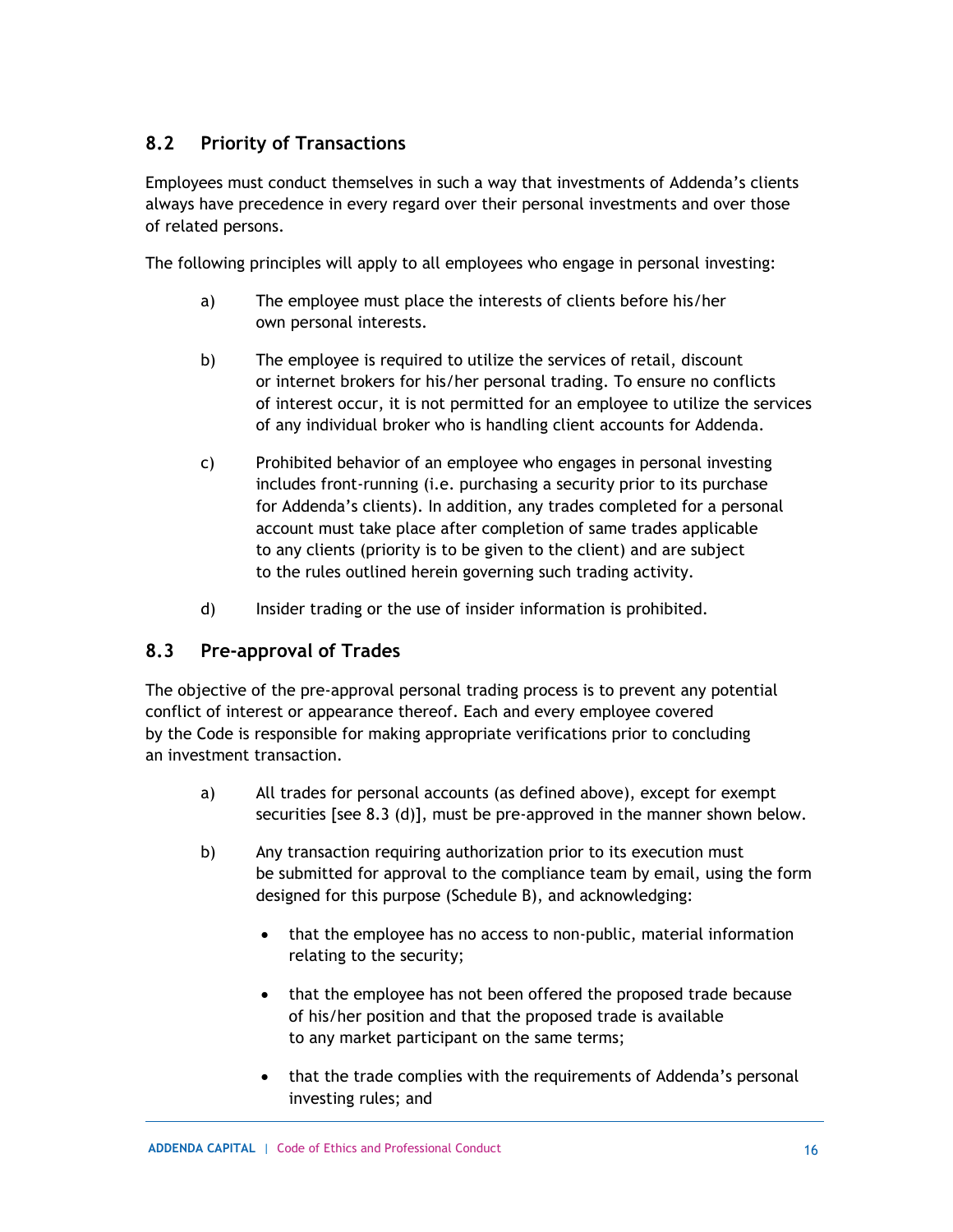• that the employee will provide any other pertinent information.

If an employee wishes to trade non-exempt bonds, approval is applicable to the Issue rather than the Issuer.

The decision to approve a transaction (or to deny approval) will be announced within 24 hours of the application and will be effective for a period of three (3) trading days, after which approval must be re-attained by the employee.

If a request is denied by the Compliance Team, the employee will have to wait a period of 3 trading days prior to resubmitting the request.

- c) The Compliance Team will not approve a proposed trade if the security has been traded in either Addenda's or Addenda's client accounts within the previous 3 trading days (The Blackout Period) or remains on the trading desk as an active order, in any Addenda offices.
- d) Paragraph c) does not apply to securities that meet the following 2 requirements: must be included in one of the following indices, MSCI World, Russell 3000 and S&P/TSX Composite, and has a market capitalization over 2 billion dollars. Approval of these securities will be at the discretion of the Compliance Team.
- e) Exempt securities include:
	- units of mutual funds, segregated funds, trust funds or pooled funds, and their reinvestment;
	- bonds and debentures issued or guaranteed by the Government of Canada, its agencies and Crown corporations, by a supranational body, by any province of Canada, its agencies and Crown corporations;
	- securities issued by any other government;
	- GICs, CDs, or other deposits at a financial institution;
	- short-term debt instruments (maturing in less than 1 year);
	- options, futures, or other derivatives on any market index, or other exempt securities;
	- index funds;
	- commodities or commodity derivatives relating to same;
	- securities of The Co-operators or its affiliates.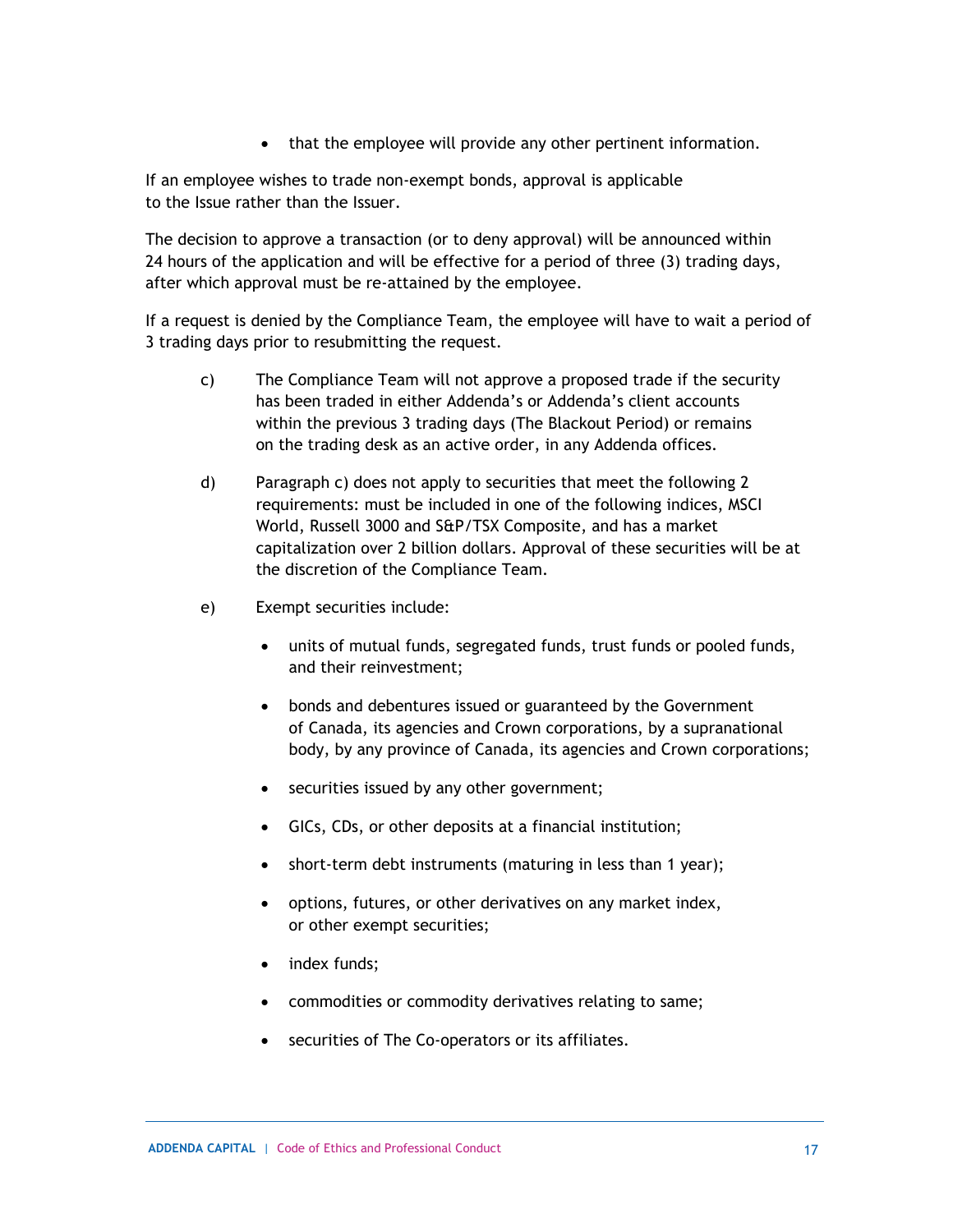#### <span id="page-18-0"></span>**8.4 Reporting Personal Transactions**

An employee must forward the following information about any security purchased or sold for his/her own account(s) to the Chief Compliance Officer:

- a) Schedule C duly completed within ten (10) days following commencement of employment, and a copy of his/her investment portfolio(s) where securities are not on the exempt list;
- b) A copy of his/her transaction records on a monthly or quarterly basis;
- c) Confirmation of the list of accounts for which he/she has, directly or indirectly, an interest, and the nature of the investments in these accounts (Schedule C), on an annual basis;
- d) A copy of any insider report filed with regulatory authorities.

For accounts identified in Section 8.4.a), for which investments consist exclusively of money market securities or mutual funds sold by means of a prospectus, sections 8.4.b) and 8.4.c) are not applicable.

#### <span id="page-18-1"></span>**8.5 Discretionary Management Mandates**

Securities transactions carried out as part of a discretionary management agreement, in cases where employees authorize an investment dealer or portfolio manager to carry out securities transactions on their behalf without having to consult such employees prior to the execution of the transactions, are exempt from the pre-authorization process and from the personal transaction reporting process.

A letter from the broker at the opening of an account stating that the employee has no influence over the account is required. Duplicate copies of the monthly broker reports are still required to be sent to the Compliance Team for such accounts.

#### <span id="page-18-2"></span>**8.6 Compliance of Personal Transactions**

The Chief Compliance Officer is responsible for implementing procedures to:

- match employees' transactions and account statements with transactions carried out for Addenda clients to ensure compliance with the Code
- review annual statements

An Addenda portfolio transaction file must be maintained by the Portfolio Accounting Team.

All employees' and Addenda's transactions are kept on Addenda's premises, audited quarterly and signed off by the Chief Compliance Officer.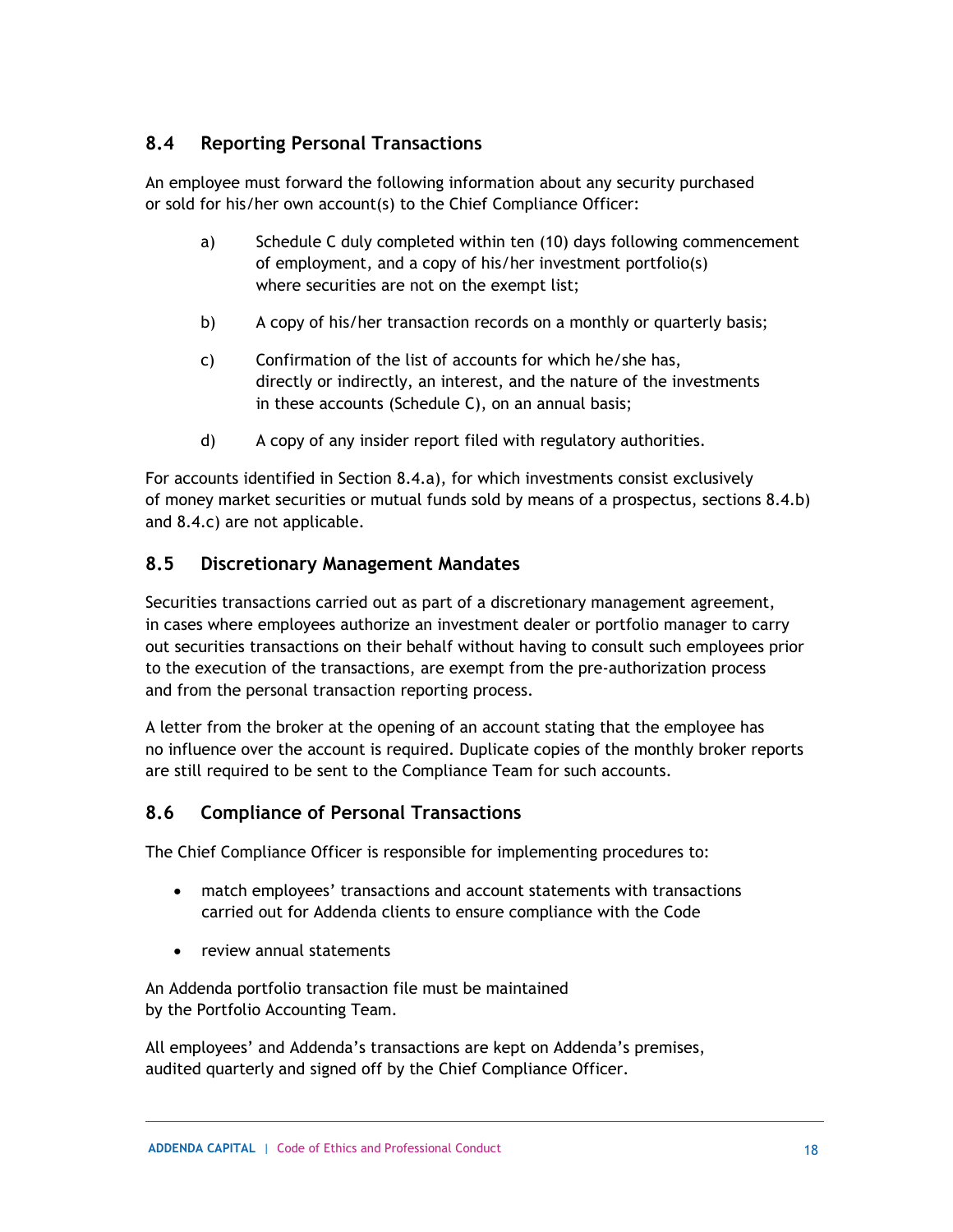#### <span id="page-19-0"></span>**8.7 Client Purchases of Securities Already Held by Managers**

A portfolio manager contemplating the purchase of a security (other than exempt securities) for a client account, must comply with the loyalty duty and priority of trade to clients, and disclose his/her existing personal position in that security to the Chief Compliance Officer within five days following the trades. Only the portfolio manager initiating the trade is required to comply.

#### <span id="page-19-1"></span>**8.8 Use of Addenda's facilities**

Employees must not use Addenda's facilities or trading systems to execute a personal transaction.

#### <span id="page-19-2"></span>**8.9 Confidentiality**

All information received by the Chief Compliance Officer and any Compliance Team member will be kept strictly confidential and will only be disclosed to securities regulators or other legal authorities.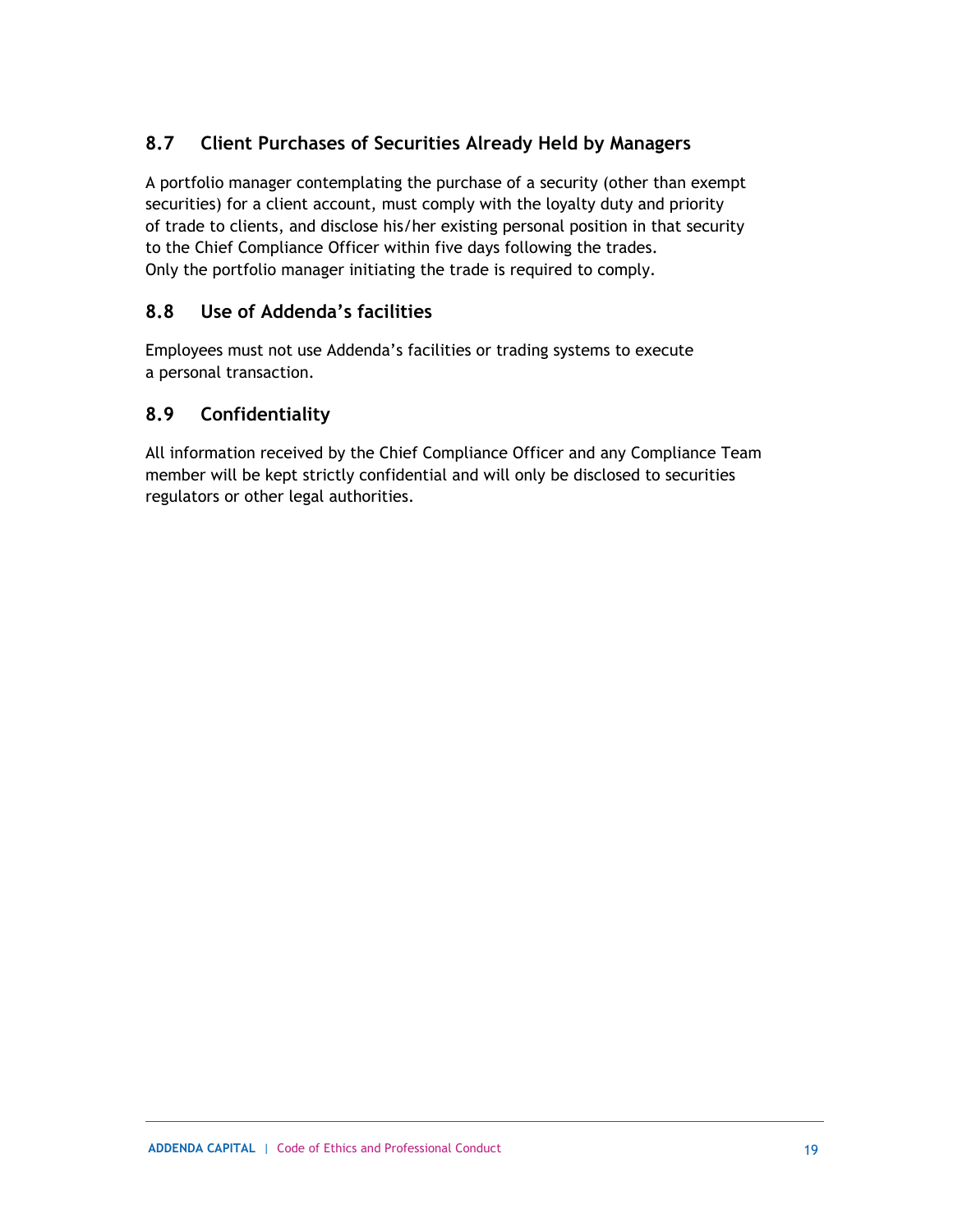## <span id="page-20-0"></span>**9. Appendix 1 – List of Separate Attachments**

**Schedule A: Annual Statement of Compliance**

- **Schedule A-1: Annual Statement of Compliance for Directors**
- **Schedule A-2: Acknowledgement of Receipt of Amendment**
- **Schedule B: Trading Approval Request Form**
- **Schedule C: Confirmation of Personal Securities Accounts**